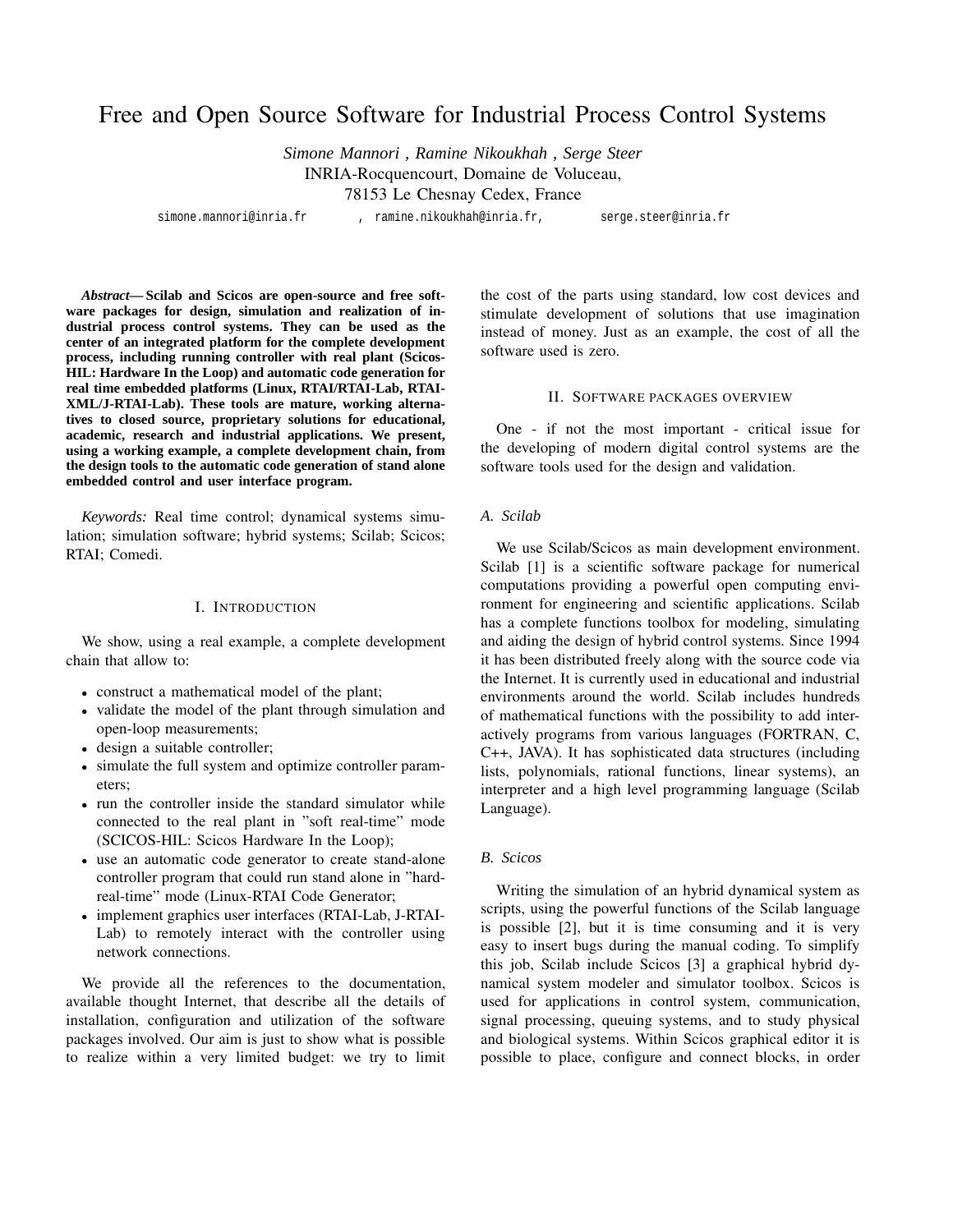to create diagrams to model hybrid dynamical systems, and simulate it. Most of the Scicos graphical user interface is written in Scilab language, for complete integration with Scilab, easy customization and maximum flexibility. Each blocks is rapresented by two functions:

- the interfacing function. Written in Scilab language, define the graphical representation, the input, output and control ports and signals and the user configurable parameters ;
- the computational function, that is the real code used in the simulations. The computational function can be written in Scilab Language, for easy development, or in C, for maximum efficiency and speed. The C computational function can be pre-compiled or "compiledbefore-simulation" in order to allow the user to ccustomize without leave the Scicos environment.

Scicos simulations could be used to interact with real system in many ways:

- Scicos HIL (Hardware In the Loop). With some limitation is possible use the Scicos simulation to control a real plant in real time.
- the internal, general purpose, C generator. The internal "Code Generator" (menu "Object"-¿"Code generation", [4] ) translate the Scicos symbolic diagram representation in stand alone, general purpose C code. This code uses the standard I/O (terminal) as interface. It is left to the user to customize the C code in order to interact with other input/output devices (e.g. data acquisition cards) and resolves the real time and synchronism issues. This basic, but very flexible solution, is designed to work with hand coding or with external software tools as Syndex[5]. For the next release of Scilab (vers. 5) the internal code generator will be fully integrated with Syndex to allow the physical implementation of Scicos diagram on multiprocessors and programmable logic architectures.
- use a specific code generator for Linux RTAI. This solution merge the hard real time capability of Linux-RTAI kernel [6] with the creation of a stand alone program from Scicos computational functions, ideal for embedded systems with limited hardware resources. The stand alone program that implement the Scicos diagram con exchange data using the RTAI-Lab user interface or the J-RTAI-Lab user interfaces. The former needs RTAI installed in the host system, the latter uses Java applets that runs on any Java enabled browser on any OS.

# *C. RTAI-Lab user interface*

RTAI-Lab is a graphics environment that allow to display, in real time, the internal variables of a RTAI running controller, using scopes and other virtual instruments. It is also possible modify the internal parameter in order to tune the system. RTAI tasks and RTAI-Lab exchange data using IP address and NET-RPC protocol. The NET-RPC uses Ethernet (or other compatible media/interfaces) in real time using custom UDP data packet. This protocol support an arbitrary number to tasks/controller connected with a single supervisor. This is the ideal environment for distributed control applications. With some limitations on the network load, the same media can support real time and standard TCP/IP connection simultaneously. RTAI-Lab uses RTAI API to synchronize the communication and update the display with real time priority. This imply the presence of an Linux RTAI also in the supervisor PC that run RTAI-Lab. It is possible to avoid this requirement: the RTAI-XML/J-RTAI-Lab [7] allow to use a general purpose Java enabled web browser to implement the same features of RTAI-Lab but without any garantee about the latency of the data exchange.

# *D. Comedi device drivers and libreries*

Comedi [8] is the standard way to use I/O interface devices with Linux. The Comedi project develops open-source drivers, tools, and libraries for data acquisition. Comedi is a collection of drivers for a variety of common data acquisition plug-in boards (more than 100 devices are supported). The drivers are implemented as a core Linux kernel module providing common functionality and individual low-level driver modules. To use the driver, the application program should use Comedilib functions. Comedilib is a user-space library that provides a developer-friendly interface to Comedi devices. Included in the Comedilib distribution is documentation, configuration and calibration utilities, and demonstration programs. Kcomedilib is a Linux kernel module (distributed with Comedi) that provides the same interface as Comedilib in kernel space, suitable for real-time tasks. It is effectively a "kernel library" for using Comedi from realtime tasks. This is a very important features because the hard real time RTAI tasks could not issues direct system call to uses.

# *E. Linux and RTAI-Linux kernels*

The Linux kernel is the foundation over all this building is constructed. The Linux kernel provides a level of flexibility and reliability simply impossible to achieve with any other (free or commercial) operating system. For these reasons,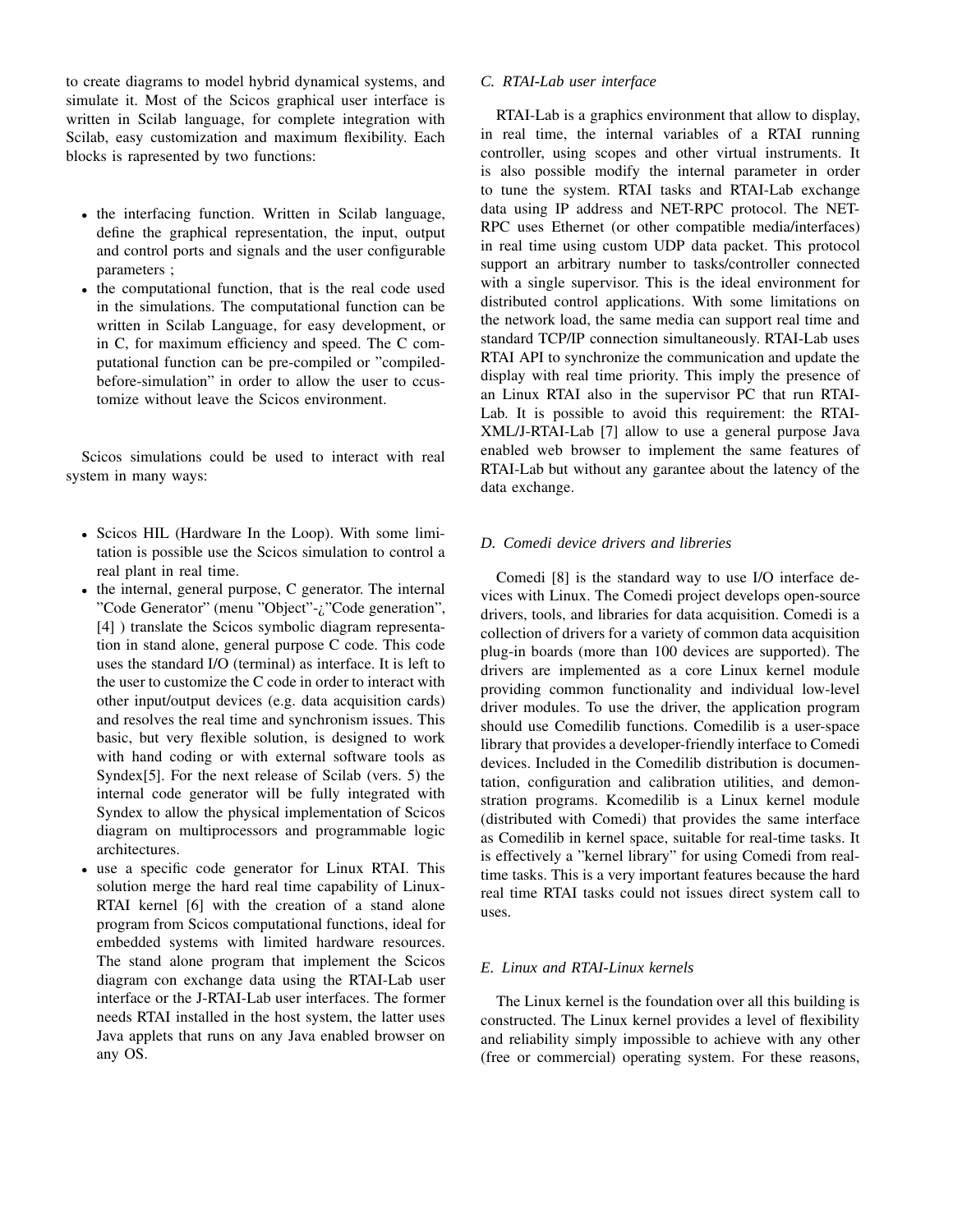many companies in the field of real time and embedded operating systems [9] offer support for Linux.

The real time performances of the latest 2.6.1x Linux kernel are very close to real time (for sampling time in the milliseconds range) but the "vanilla" (standard, unmodified) Linux is NOT a real time operating system because with the standard Linux kernel is not possible give guarantee about the absolute maximum latency of task activation. There are many project that modify (patch) the Linux kernel in order to create a "parallel" hard real time kernel (and user) space where the tasks have deterministic activation timing, while leave the other "normal" tasks running in the standard Linux user's space. We use RTAI because offer direct support for Scilab/Scicos, but is also possible to use Xenomai [10].

#### III. CONSTRUCTION OF THE PLANT

The fastest way to have a plant is to buy such "readymade". There are many companies on the educational market that offer such products [11]. We choose the classical ball and beam experiment (Fig. 1 (a)) because its intrinsic instability and non linearity represents a recognized control system benchmark. The construction is possible using readily available cheap parts. For most of the mechanical parts we use LEGO Technique/Mindstorm [11] components (less than 200 euro for a complete kit).



Fig. 1. Complete system. From the bottom: (a) ball and beam; (b) amplifiers and power supplies; (c) USB-DUX data acquisition card.

The ball is made of stainless steel. The ball rolls on two brass rails salvaged from a train model and glued on the Lego bricks (Fig. 1(a)). We build, using a single experimental printed circuit board (Fig. 1(b)), the input amplifier, the power output amplifier and the relatives power supplies. As data acquisition cards we use the USB-DUX (Fig. 1(c), [13]).

# *A. Ball position sensor*

The ball position is measured using one of the rails as a variable voltage source (Fig. 3). A floating 5 Volts voltage and a series resistor, supply a constant 700 mA current to the reference rail. This arrangements is simple but inefficient: almost all the electrical power is dissipated in the linear regulator and in the external 6.8 ohm / 5 Watt power resistor. To avoid this waste of electrical power, we plan to use a constant voltage (100*mV*), low noise, switching power supply. The metallic (stainless steel) ball works as a sliding contact; the second rail closes the circuit, sending the low level signal  $(0-40 \text{ mV})$ , equivalent to  $0-30 \text{ cm}$ ) to the input amplifier.



Fig. 2. Input Amplifier.

The contact resistance is very noisy (typical moving contact noise). The input amplifier (Fig. 3) has high-input impedance and uses a low pass filter (R and C) that cut out part of the noise from this sensor. We provides two time constants (5*ms* and 0.5*ms*) compatible with expected closed loop dynamic of the plant. With the high-impedance of the JFET operational amplifier LF356, if the ball loose the electrical contact with the rail(s), the input filter works as "sample-and-hold": the capacitor C "remember" the last valid voltage/position value. This non linear behavior of a fully linear filter and amplifier is an "collateral effect" of the non-linear, random proprieties of the moving contact resistance, that represent the internal impedance of our position sensor. To have two moving contact (referencerail/ball and ball/sensing-rail) in series aggravate the final results. A common cure to reduce the moving contact noise is to use carbon based (electrical conducting) grease. We don't use it intentionally because we want to evaluate the noise-rejecting proprieties of the controllers in worst cases situations.

#### *B. Actuator*

For actuator we use the LEGO Mindstorm standard motor model "71427". The specifications of this motor are available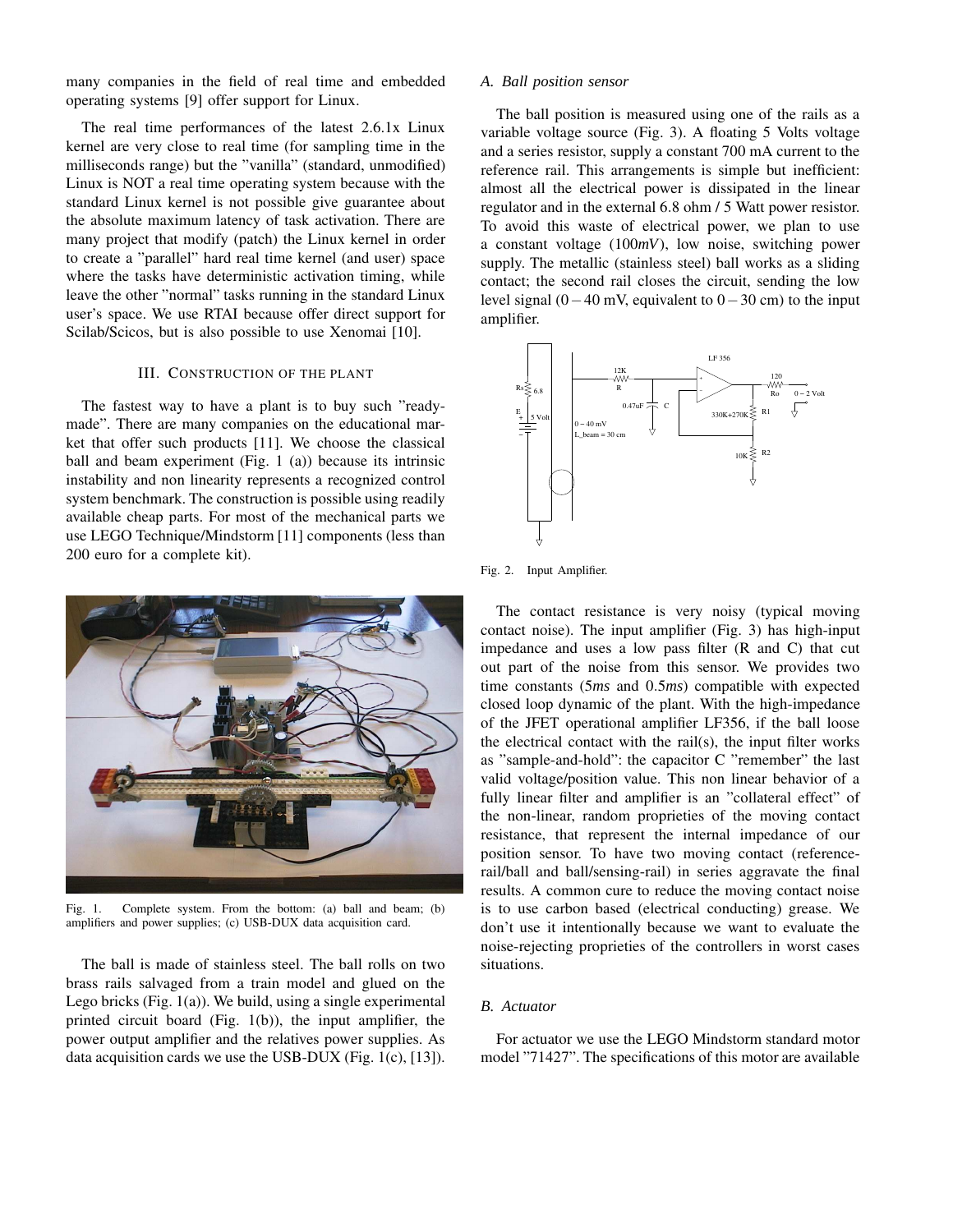[14] from experimental tests. The inductance of the motor's armature  $(L_A = 2.07mH)$ , average value, measured with an impedance bridge) is not included in the model because it introduces a time constant

$$
\tau_e = L_A/R_A = 0.83ms
$$

which can be neglected.

The limited electromechanical conversion efficiency of the motors appears as different *K<sup>T</sup>* (torque constant) and *K<sup>V</sup>* (speed constant). These two constants are equals in the case of "perfect" 100% efficient motor, where all the electrical power is converted in mechanical work. The constants are different also because inside the Lego motor there is a reduction gear that lower the efficiency but increase the torque (reducing the maximum speed) and improve the linearity of the DC motor in the low speed region. The estimated internal motor plus reduction gear equivalent moment inertia are negligible respect the the moment of inertia of ball and beam.

In the model, we neglect all the other possible sources of friction.

The motor has more than sufficient speed and torque to move the ball and the beam directly. We introduce an external reduction gear to utilize better the motor speed range.

# *C. Power Amplifier*

The output of an operational amplifier is boosted with a complementary pair Darlington transistors. This linear power amplifier has more than sufficient bandwidth (10*kHz*), voltage  $(+/-15V)$  and current  $(+/-1.5A)$  capability to drive the loaded motor. The output voltage is limited to  $+/-9V$  to avoid motor overload (that will permanently damage the motor). We choose to set  $A_V = 1$  for the power amplifier because we found that the +/−4*V* dynamic range of the USB-DUX output voltage is enough to drive the motor (the output amplifier works only as current booster with voltage gain set to one).

## *D. Encoder Input*

Using the bidirectional counter input of the data acquisition card (USB-DUX) is possible to connect an encoder measuring the real angle of the beam. We have not used this input in the experiment because we choose to use an observer to recreate the full state of the system. With an observer, it is possible to avoid the necessity of an expensive sensor to measure the position of the beam.

#### *E. Data Acquisition Card*

We use the USB-DUX [13] interface. We choose this device because it has sufficient resources to monitor and drive the plant. USB-DUX uses a Universal Serial Bus connection: his allow to use any recent laptop. USB-DUX uses Comedi [8] device driver suite that allows to use different hardware without a coherent API. In the spirit of free and open-source development, the USB-DUX is fully documented (hardware and software), including schematics and source code of the firmware of the micro-controller that runs the board. The only real limit of this board is the USB bus: unfortunately it is not yet possible to run it in true hard-real-time fashion USB interfaces because, to do so, it is necessary to rewrite the full USB Linux stack [15]. Usually, with recent 2.6.1x kernel this is not a serious limitations for applications with sampling time of 10ms or higher. At present time, the only way that allow a full hard real time guarantee behavior, is the use of ISA/PCI/PC-CARD I/O board [7].

# IV. MODELLING AND SIMULATING THE SYSTEM

A very useful way to evaluate all system constants is to write all the equations inside a single Scilab script ( bb 10.sce ; see appendix A).

In the first part of the script all the system constants are defined; then these constants are used to calculate the coefficients of the linearized model of the system.

# *A. Modelling the plant*

Supposing that the linear model of the plant is represented by the time continuous state matrix  $A$ ,  $B$ ,  $C$  et  $D$ ; the discrete (sampled time) model is obtained using the Scilab instruction

$$
sys_d = dscrs(sys,Ts);
$$

where sys is the Scilab object that represent the linear system:

$$
sys = syslin('c', A, B, C, D);
$$

The A matrix has dimension  $4 \times 4$  (the model has four state see the annexe), the matrix B is  $4 \times 1$  (there is only an input: the motor voltage), C is  $1 \times 4$  (the position of the ball is the only output) and D is null.

The eigenvalue of the the A matrix show that the linearized model is unstable in the equilibrium point (there is an eigenvalue with positive real part). A full state feedback approach is used to stabilize the system. The feedback matrix F is calculated using LQR method, using Q and R values tuned experimentally.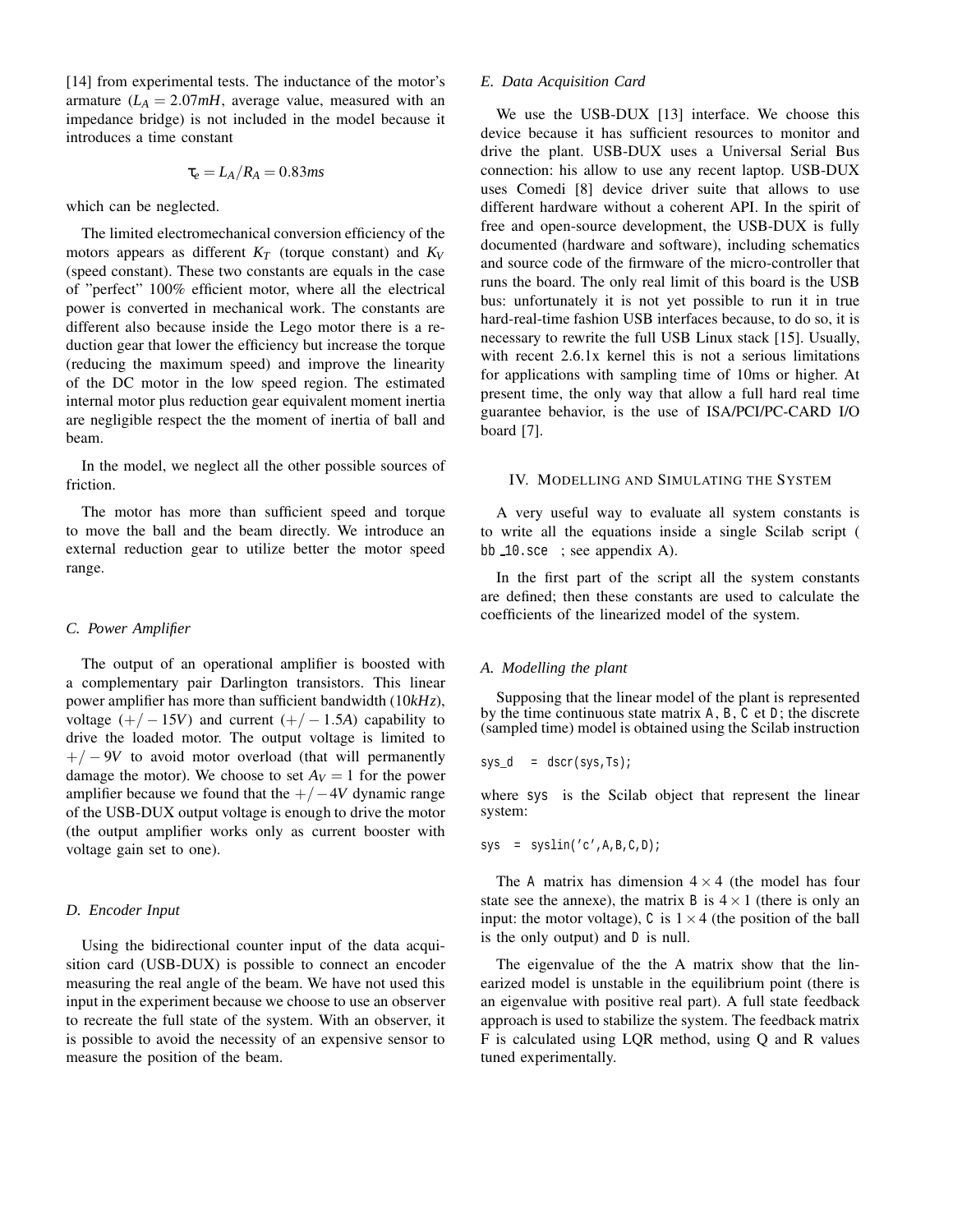

Fig. 3. Scicos diagram bb a.cos with complete, continuous non linear model of the plant and the linear discrete controller.

Adjusting the R and Q parameters of the controller is possible to change the dynamics of the transient response. Fig. 3 show the results of the simulation using R and Q values found experimentally to stabilize the controller.

#### *B. The regulator*

The regulator implemented inside a PC is a sampled data system, but the real plant is a continuous time system. Various approach are possible: we choose to transform the continuous model of the plant a a discrete one and design the controller in the sampled domain. The first things to do is choose a sampling time. Usually the sampling time is chosen looking at the closed loop expected performances. If Tr is the desired 10-90 response time to a step of the reference  $Ts = Tr/10$  or less. In other words: at last ten sample in the rise time. The sampling time should be high enough to cover, within the Fs/2 Nyquist limit, all the "fast" poles of the plant in order to avoid intersampling oscillation.

It is important to check also the "authority" (capability to act with efficacy) of the actuator present in the real system. In our plant, the Lego motor has a intrinsic bandwidth in the range 10-40 Hz, function of the load inertia. We choose  $Ts = 10$  ms because is a good compromise between this requirement and is realizable with the available hardware and software components in soft and hard real time modes.

Input amplifier, data acquisition and output amplifier can be considered fully "transparent".

With the full, linearized, model of the plant

 $sys = syslin('c', A, B, C, D);$ 

and the sampling time *Ts*, the equivalent discrete time plant is computed with

$$
sys_d = dscrs(sys,Ts);
$$

and splitted in the four elements with

$$
[Ad, Bd, Cd, Dd] = abcd(sys_d);
$$

The classic approach at the design of the state variable regulator is to compute, using the expected controlled system, the position of the closed loop poles, then and compute a feedback matrix F to do that. Scilab has a function that do all the work  $(F = ppol(A, B, poles)$ ). This kind of approach has several drawbacks. A better solution is to use an LQR designed feedback matrix that is more robust to parameters variations and allow to find a good compromise between the time reponse and the effort on the actuator. In order to improve the steady state accuracy of the system, an external discrete integrator is added in the loop. The matrix of our new "augmented" feedback system are :

$$
F_i = (F \quad K_i), Ad_i = \begin{pmatrix} Ad & 0 \\ -Cd & I \end{pmatrix}, Bd_i = \begin{pmatrix} Bd \\ 0 \end{pmatrix}
$$

With this arrangement is possible to compute the gain of the integrator *Ki* and the stabilizing feedback matrix *F* at the same time. The value of R and Q are found experimentally using  $R = 1$  and  $Q = \begin{bmatrix} 1 & 1 & 1 & 1 \\ 1 & 1 & 1 & 1 \end{bmatrix}$  as starting point.

 $F_lqr_i = bb_dlqr(Adi, Bdi, Qi, R)$  $F = -F_{\text{eqr}} i(1:4)$  ;<br>  $Ki = -F_{\text{eqr}} i(5)$  ;  $Ki = -F_lqr_i(5)$ 

# *C. The observer*

Instead that fill the plant with sensors, using a Luenberg observer. The added integrator does not change the design of the observer because it is external at the real plant, then we use the non augmented matrix. We design the observer using manual placement of real poles in order to obtain an observer faster than the plant.

# V. TESTING THE CONTROLLER WITH THE REAL PLANT: SCICOS HARDWARE IN THE LOOP

With some limitations, it is possible to use Scicos to control a real plant. The first step is to create input blocks to acquire the feedback signal and output blocks to drive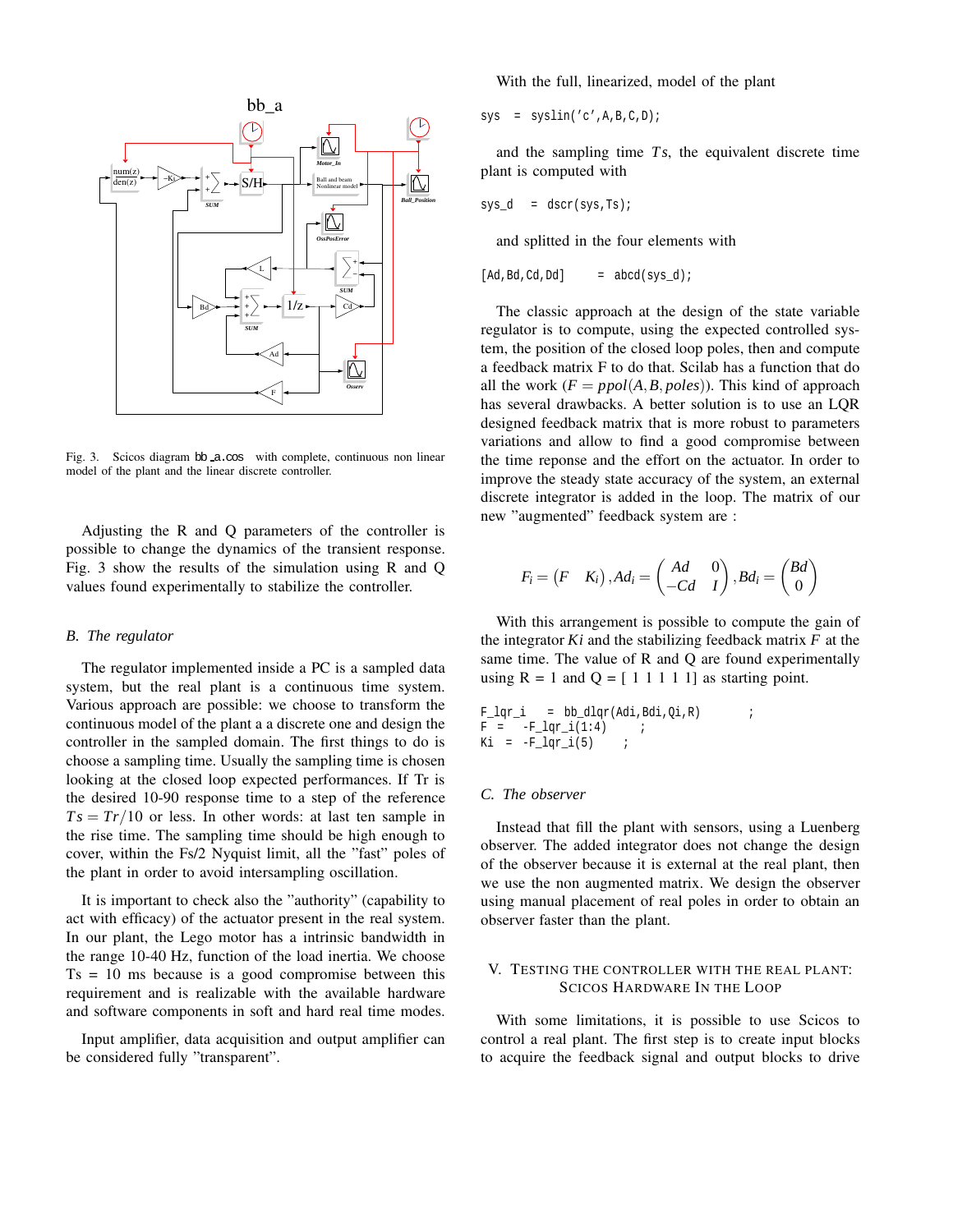the system. Using the examples found in the Scicos [17] and Comedi [18] documentation we have developed the interfacing and computational functions that realize the I/O using Scicos blocks. Within Scicos it is possible to run the simulation in "real-time" using the menu option [Simulate]->[Setup] and setting "Realtime scaling" equal "1". With this parameter set Scicos "wait" for the right time to read the inputs, make the calculations and update the outputs. It is clear that the time required to complete all the actions should be less than the sampling time. Normally this is not a problems with the modern PC. Unfortunately, Linux is not an hard real time OS: also with free CPU time there is no guarantee that the sampling time will be respected. The latest 2.6.1x Linux kernel, with the low latency features active and with the internal timer set to the maximum resolution (1*ms*, 1000*Hz*) could be considered real-time at 99% for a sampling time of 10*ms*. This performance is more than enough for laboratory applications with electromechanical systems where sampling time in the range of 4-20 milliseconds.

The respect of the sampling time is a very critical issue for a digital controller because the position of poles and zeros are function of sampling time *Ts*. If *Ts* change, the position of pole-zero change, with potential dangerous consequence in the transient, steady state and stability proprieties of the closed loop hybrid system.

It is also important to limit the number of Scicos scopes and traces: they uses CPU resources. Increasing the scope's internal buffers reduces the CPU loads, at the expense of the real time update of the display.

#### *A. Compensation of the mechanical non linearity*

The very cheap Lego parts create a non linear "sticky friction" (sticktion) that block the movement of the beam for very low values of the motor voltage. As result of this "dead zone" effect, the motor is totally incapable of making the small movement to place the ball in the perfect equilibrium position with zero ball speed. We use a custom Scicos block to create an artificial non linearity that try to compensate the "dead-zone" effect, using a fixed voltage "step" to the motor in the correct direction. The "dead-zone" canceling non-linearty is realized inside the block Mathematical Expression that uses the equation:

#### sign(u1)\*a+u1

The parameter a, defined in the script or in the Context, represent the equivalent motor voltage of the the dead zone (the minimum voltage required to move the beam). The full regulator is show in Fig. 4. We used a non linear block Saturation to limit the motor voltage during the starting phase; during the normal working operation , the voltage computed form the controller is ever below the saturation level  $(+/- 2V)$ .



Fig. 4. Scicos Hardware In the Loop .

#### *B. The observer*

The fists attempt to manually place the poles of the observer was unsuccessful. The position signal is noisy because the rail-ball-rail contact is not perfect. This noise, only partially attenuated by the single pole low pass filter of the input amplifier, create stability problems in the observer. After several trial and error iterations with different strategies to place the poles of the observer (real poles, complex conjugate poles, deadbeat), we found that the LQR method was effective also to design the observer.

## *C. Kalman observer*

At not satisfied with the performances of the LQR observer, we had tried to use a steady state optimal Kalman observer. The computation of the feedback matrix L is more involved because the Scilab "lqe" function require the preparation of an equivalent system that include input (state), output and cross (input-output) correlation noise sources. The performances of the Kalman observer is equivalent to the LQR observer.

## VI. SCICOS RTAI CODE GENERATOR

There are many situation where the performance of the Scicos-HIL solution are not sufficient: if the plant is unstable with catastrophic consequence, for fast/high accuracy systems that require sampling time lower than 4 ms, for embedded system where is not possible install the full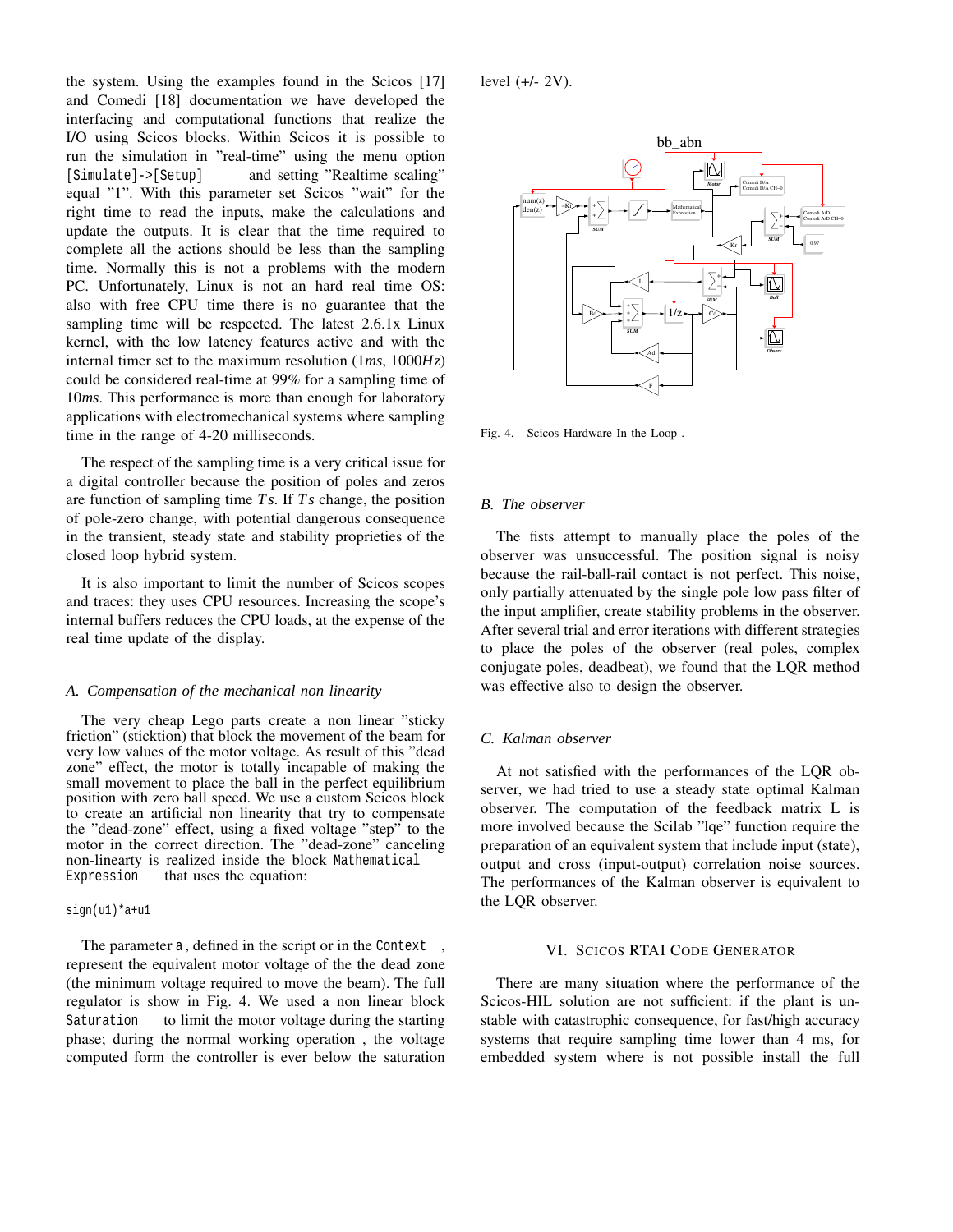Scilab/Scicos package but a small, stand alone program that implement the controller is the only option. The previous diagram can reused, but but all the I/O block must be from the specific RTAI Scicos palette.



Fig. 5. Ball position (m), time (s).



Fig. 6. Motor voltage (Volt), time (s).

#### VII. CONCLUSION

In this paper we have presented a full working system that will be used for the teaching of the industrial control.

#### **REFERENCES**

- [1] Scilab [Online].
- Available: *http://www.scilab.org/*.
- [2] S. L. Campbell, J-Ph. Chancelier et R. Nikoukhah, *Modeling and Simulation in Scilab/Scicos*, Springer, 2005.
- [3] Scicos [Online]. Available: *http:www.scicos.org*.
- [4] [2], cap.12 "Code Generation").
- [5] Syndex [Online].

Available: *http://www-rocq.inria.fr/syndex/*.

- [6] RTAI [Online]. Available: *http://www.rtai.org*; Available: *http://www.dti.supsi.ch/ bucher/scilab-howto.pdf* .
- [7] RTAI-XML Project [Online]. Available: *http://artist.dsi.unifi.it/rtaixml/*.
- [8] Comedi [Online]. Available: *http://www.comedi.org/*.
- [9] Links to companies [Online].
- Available: *http://www.linuxdevices.com/* . [10] Xenomai [Online].
- Available: *http://www.xenomai.org/* .
- [11] Quanser [Online]. Available: *http://www.quanser.com*; TQ Education and Training Limited [Online]. Available: *http://www.tq.com/*.
- [12] LEGO Mindstorm [Online]. Available: *http://mindstorms.lego.com/*.
- [13] USB-DUX [Online]. Available: *http://www.linux-usb-daq.co.uk/*.
- [14] LEGO motor parameters [Online].
- Available: *http://www.philohome.com/motors/motorcomp.htm*. [15] USB-RTAI stack: works in progress [Online].
- Available: *http://developer.berlios.de/projects/usb4rt* .
- [16] PC-CARD DAS16/16-AO Measurement Computing [Online]. Available: *www.measurementcomputing.com* . [17] [2], cap.9 "Scicos Blocks").
- [18] Comedi/Comedilib Tutorial and User Manual "comedilib.pdf".
- Available: *http://www.comedi.org/*.

#### ANNEXE

#### MATHEMATICAL MODEL OF THE PLANT

The mathematical model of the mechanical system has three "internal state": the ball posizion  $x$ , the ball's rotation angle  $\phi$ , and the beam angle,  $\theta$ . The equation relative to the ball dynamics is

$$
mg\sin(\theta) = m\ddot{x} + J_s\ddot{\phi}/r
$$

where  $r$  is the ball radius (meter),  $m$  the ball mass (Kg) et  $J_s = 2mr^2/5$ , the rotational moment of inertia.

Using the relation  $x = \phi r$  whit the hypothesis that the ball roll without slide, the dynamics of the ball is simplified to

$$
\ddot{x} = 5g\sin(\theta)/7.
$$

A second equation model the dynamics of the beam :

$$
T = -mg\cos(\theta)x + J_b\ddot{\theta} + mx^2\ddot{\theta}
$$

where *T* represent the torque on the beam's axis.

Using the simplified model of the motor (that don't consider the inductance):

$$
T_M=K_Ti_A
$$

where  $T_M$  is the motor torque (Nm),  $K_T$  the torque constant (Nm/A), and  $i_A$  the motor current (A).

Introducing the cinematic ratio of the gears that couple the motor to the axis of the bean  $K_C = 40/8 = \omega_M/\omega = T/T_M$